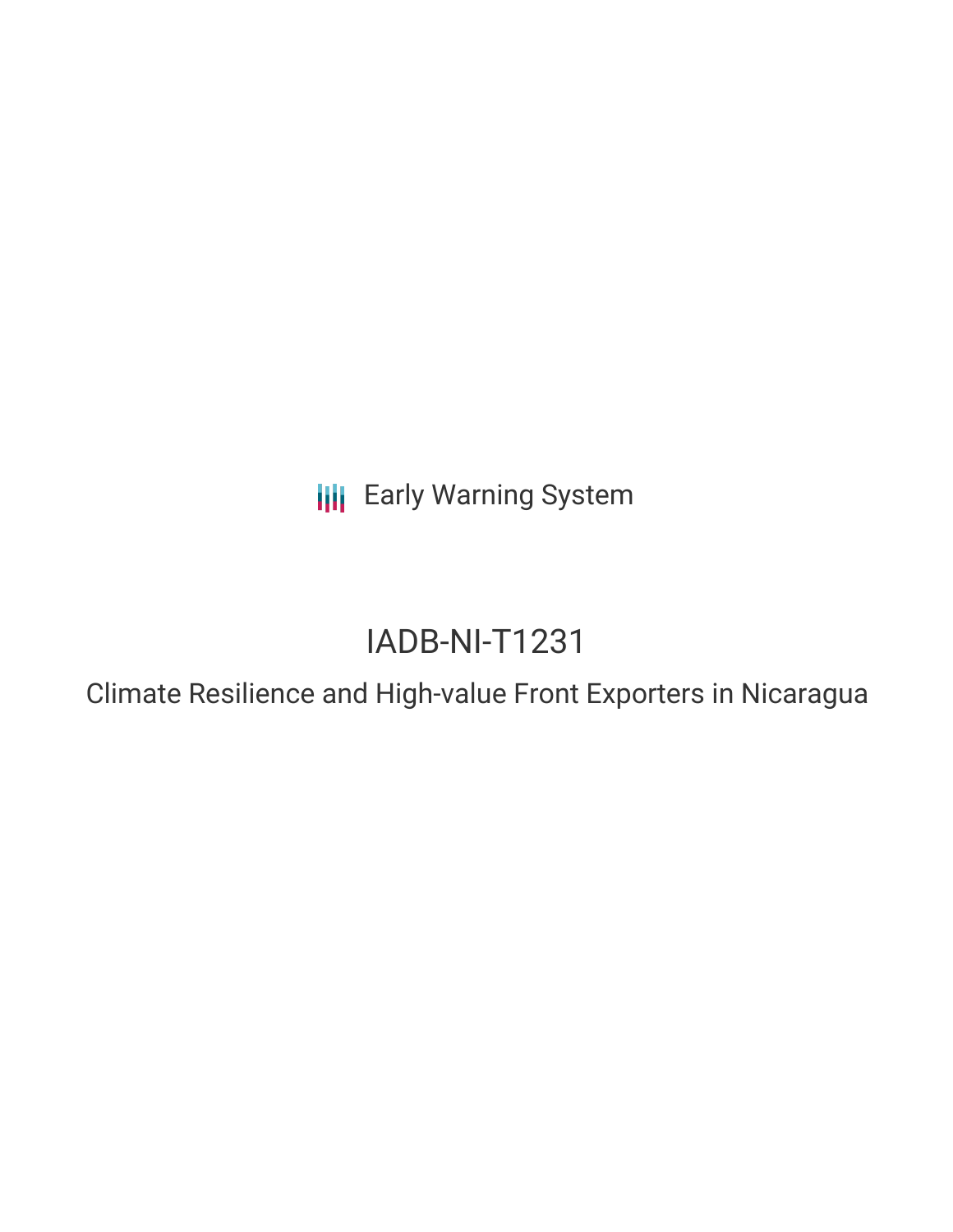

#### **Quick Facts**

| <b>Countries</b>               | Nicaragua                                       |
|--------------------------------|-------------------------------------------------|
| <b>Financial Institutions</b>  | Inter-American Development Bank (IADB)          |
| <b>Status</b>                  | Active                                          |
| <b>Bank Risk Rating</b>        | C.                                              |
| <b>Voting Date</b>             | 2016-11-30                                      |
| <b>Sectors</b>                 | Agriculture and Forestry, Technical Cooperation |
| <b>Investment Type(s)</b>      | Grant                                           |
| <b>Investment Amount (USD)</b> | $$1.10$ million                                 |
| <b>Project Cost (USD)</b>      | $$2.14$ million                                 |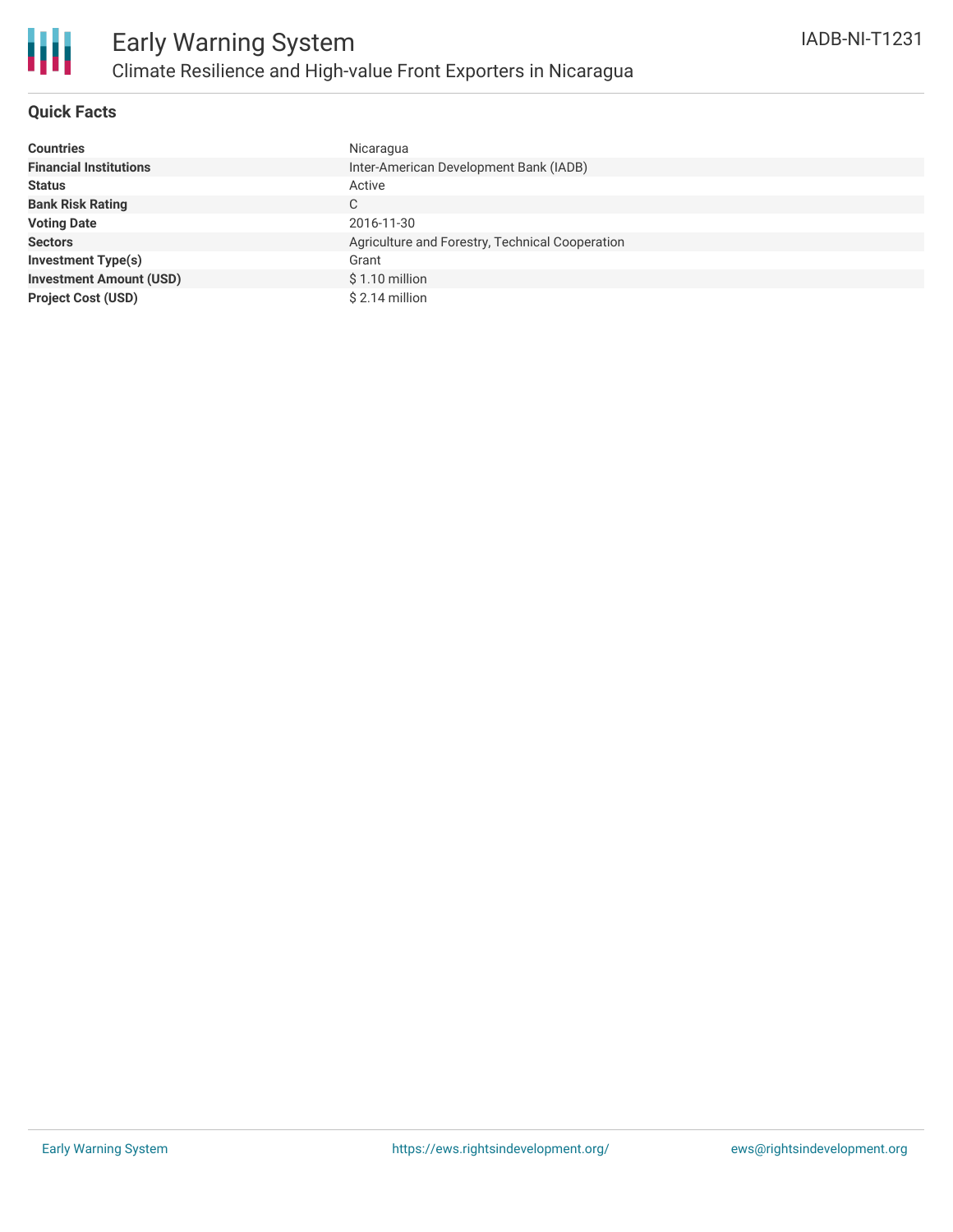

#### **Project Description**

From the IDB: "The project will support the transformation and implementation of diversified agroforestry systems for the coffee production of 2,000 small and medium producers affiliated with Aldea Global. The project will add market-oriented timber trees to the existing agroforesty system (that includes coffee, banana and fruit production) and incorporate a model of payments for ecosystem services (water, carbon, biodiversity)."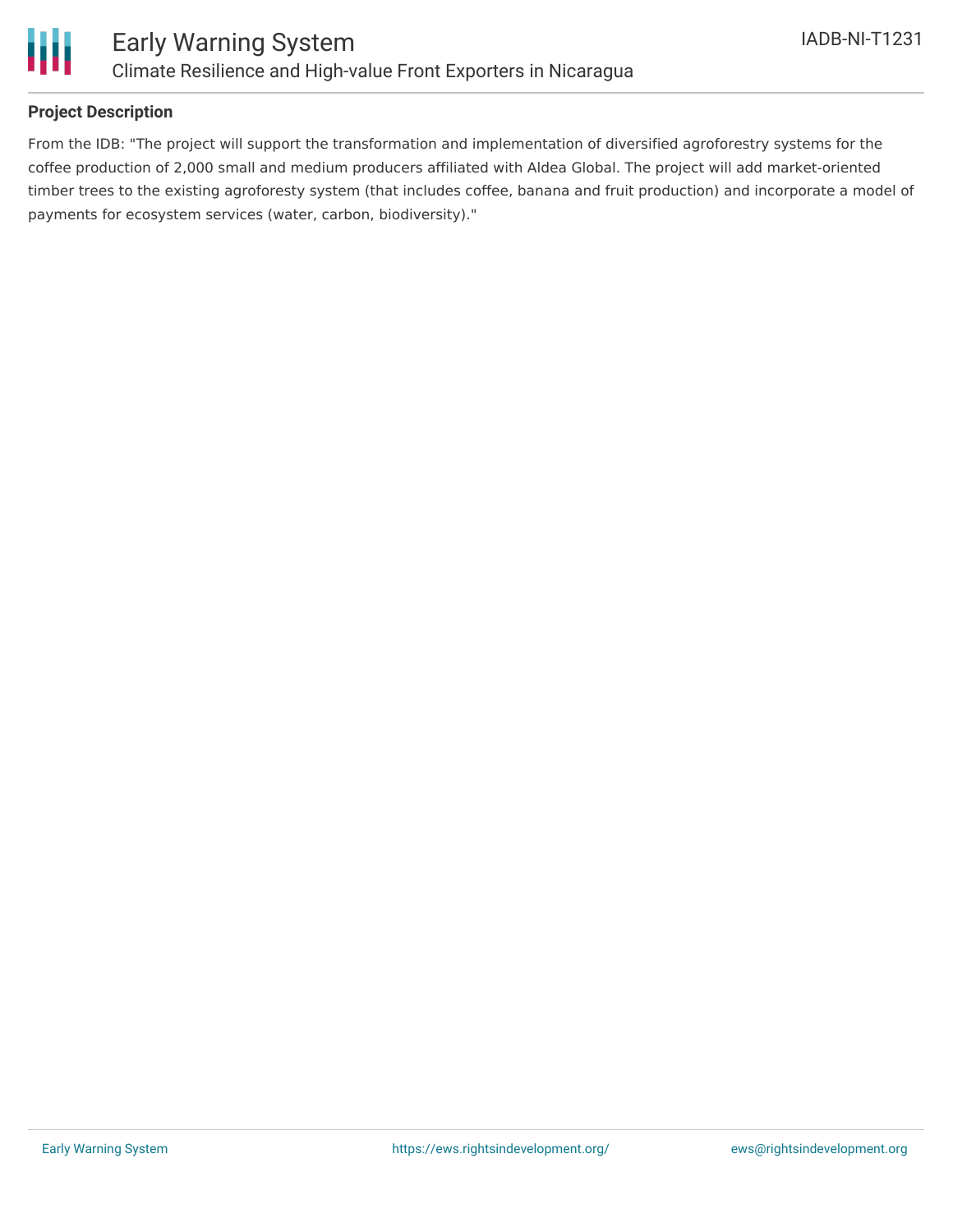

### Early Warning System Climate Resilience and High-value Front Exporters in Nicaragua

#### **Investment Description**

• Inter-American Development Bank (IADB)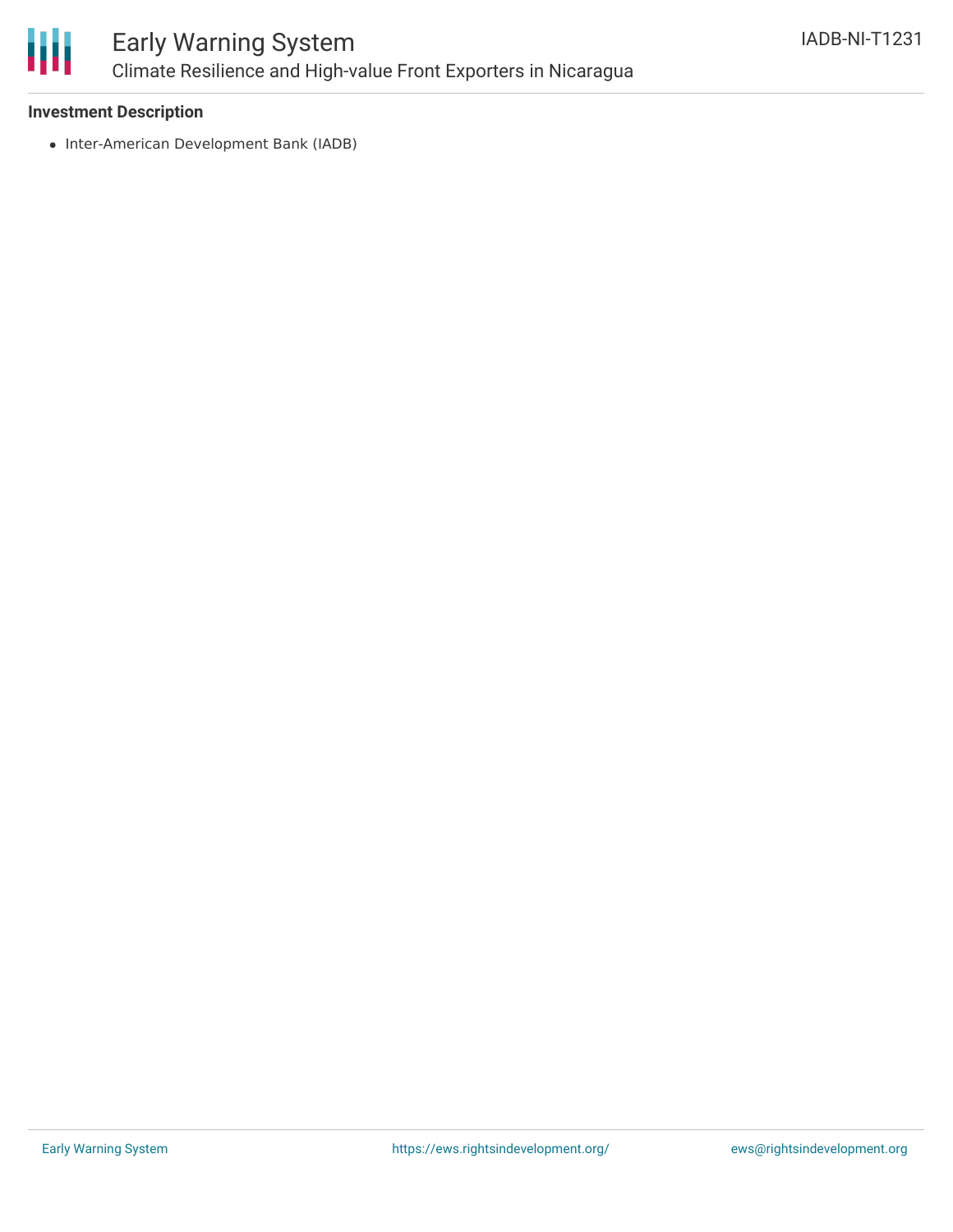#### **Contact Information**

#### ACCOUNTABILITY MECHANISM OF IADB

The Independent Consultation and Investigation Mechanism (MICI) is the independent complaint mechanism and fact-finding body for people who have been or are likely to be adversely affected by an Inter-American Development Bank (IDB) or Inter-American Investment Corporation (IIC)-funded project. If you submit a complaint to MICI, they may assist you in addressing the problems you raised through a dispute-resolution process with those implementing the project and/or through an investigation to assess whether the IDB or IIC is following its own policies for preventing or mitigating harm to people or the environment. You can submit a complaint by sending an email to MICI@iadb.org. You can learn more about the MICI and how to file a complaint at http://www.iadb.org/en/mici/mici,1752.html (in English) or http://www.iadb.org/es/mici/mici,1752.html (Spanish).